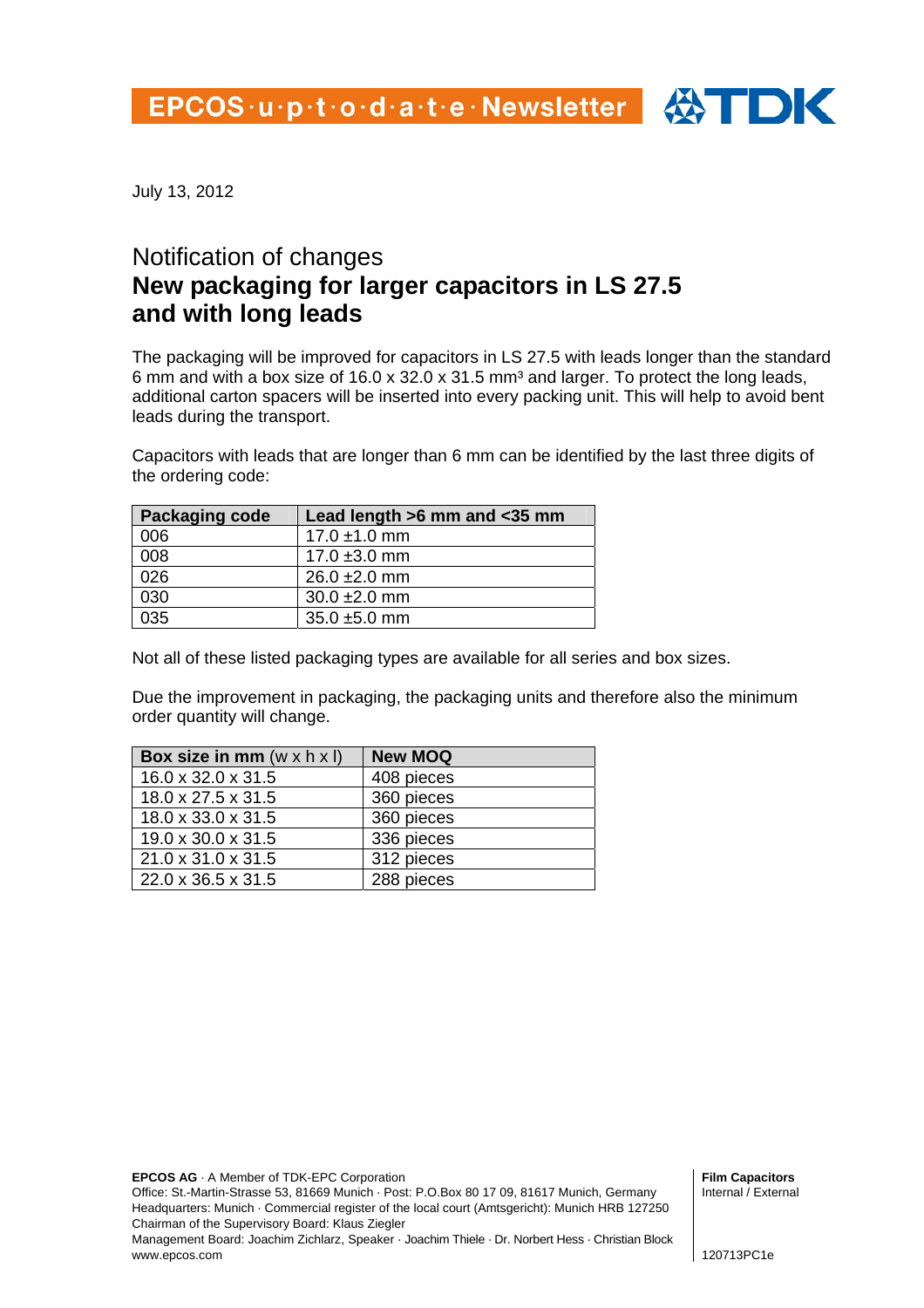## EPCOS·u·p·t·o·d·a·t·e·Newsletter 4



July 13, 2012

The change is valid for all production locations for the following series:

| <b>Ordering code</b> |
|----------------------|
| B32024*              |
| B32524*              |
| B32654*              |
| B32674*              |
| B32774*              |
| B32794*              |
| B32914*              |
| B32924*              |
| B32934*              |

The new packaging will be introduced October 15, 2012.

**Enclosure** Notification of changes (PCN)

**Contact** Martina Auer, FILM AC/DC I&A PM, Munich

**Customers are asked to address inquiries directly to their sales contacts.**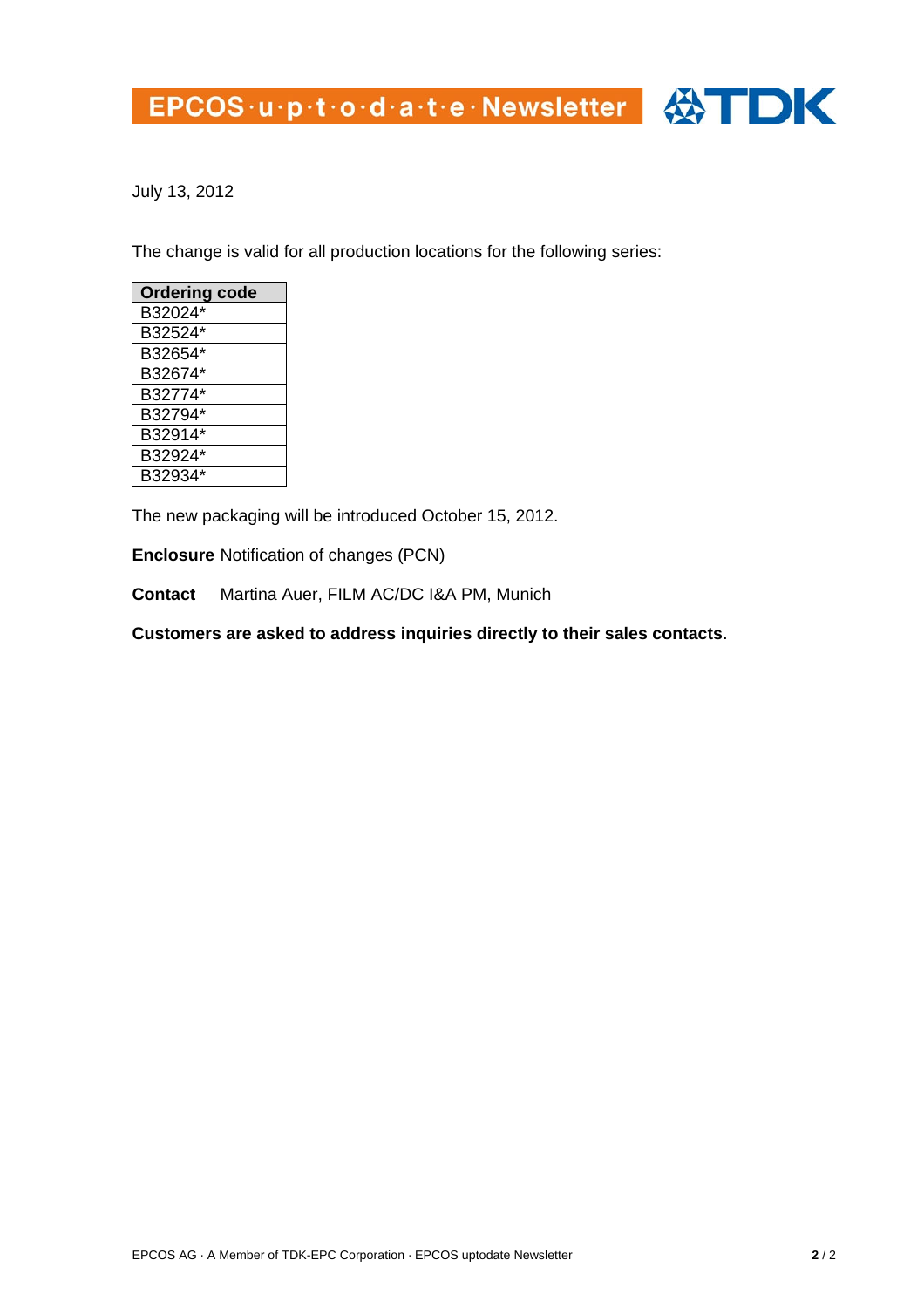

## **Product / Process Change Notification Produkt-/ Prozess-Änderungsmitteilung**

| 1. ID No. / ID-Nr.: 600174                                                                                                                                                                                                            |                                                       | 2. Date of announcement / Datum der Ankündigung: July 13, 2012 |                                             |  |  |
|---------------------------------------------------------------------------------------------------------------------------------------------------------------------------------------------------------------------------------------|-------------------------------------------------------|----------------------------------------------------------------|---------------------------------------------|--|--|
| 3. Type $/$<br>Produktgruppe:                                                                                                                                                                                                         | Old ordering code /<br>Alte Bestell-Nr.:              | New ordering code /<br><b>Neue Bestell-Nr.:</b>                | Customer part number /<br>Kundensachnummer: |  |  |
| B32024                                                                                                                                                                                                                                | B32024                                                | unchanged / unverändert                                        |                                             |  |  |
| B32524                                                                                                                                                                                                                                | B32524                                                |                                                                |                                             |  |  |
| B32654                                                                                                                                                                                                                                | B32654                                                |                                                                |                                             |  |  |
| B32674                                                                                                                                                                                                                                | B32674                                                |                                                                |                                             |  |  |
| B32774                                                                                                                                                                                                                                | B32774                                                |                                                                |                                             |  |  |
| B32794                                                                                                                                                                                                                                | B32794                                                |                                                                |                                             |  |  |
| B32914                                                                                                                                                                                                                                | B32914                                                |                                                                |                                             |  |  |
| B32924                                                                                                                                                                                                                                | B32924                                                |                                                                |                                             |  |  |
| B32934                                                                                                                                                                                                                                | B32934                                                |                                                                |                                             |  |  |
|                                                                                                                                                                                                                                       |                                                       |                                                                |                                             |  |  |
|                                                                                                                                                                                                                                       | 4. Description of change / Beschreibung der Änderung: |                                                                |                                             |  |  |
| Improvement of the packaging for capacitors in LS 27.5 with longer leads (> 6.0 mm) and box sizes of<br>16.0 x 32.0 x 31.5 mm <sup>3</sup> (w x h x l) and larger in order to protect the longer leads during the transportation. /   |                                                       |                                                                |                                             |  |  |
| Verbesserung der Verpackung für Kondensatoren im RM 27,5 mit längeren Anschlußdrähten (> 6,0 mm)<br>und größeren Boxenabemssungen (ab Boxgröße 16,0 x 32,0 x 31,5 mm (B x H x L)), um die Drähte vor<br>Transportschäden zu schützen. |                                                       |                                                                |                                             |  |  |
| 5. Effect on the product or for customers (quality, specification, lead time) /<br>Auswirkung auf das Produkt oder für den Kunden (Qualität, Spezifikation, Lieferzeiten):                                                            |                                                       |                                                                |                                             |  |  |
| The capacitors are according specification. /                                                                                                                                                                                         |                                                       |                                                                |                                             |  |  |
| Die Kondensatoren erfüllen die Spezifikation.                                                                                                                                                                                         |                                                       |                                                                |                                             |  |  |
| 6. Quality assurance measures / Maßnahmen zur Qualitätssicherung:                                                                                                                                                                     |                                                       |                                                                |                                             |  |  |
| Quality procedures will remain unchanged. /                                                                                                                                                                                           |                                                       |                                                                |                                             |  |  |
| Qualitätsprozesse bleiben unverändert.                                                                                                                                                                                                |                                                       |                                                                |                                             |  |  |
| 7. Scheduled date of introduction / Geplante Einführung: October 15, 2012                                                                                                                                                             |                                                       |                                                                |                                             |  |  |
| 8. Customer feedback / Rückmeldung vom Kunden:                                                                                                                                                                                        |                                                       |                                                                |                                             |  |  |
| If EPCOS does not receive notification to the contrary within a period of 10 weeks, EPCOS assumes that                                                                                                                                |                                                       |                                                                |                                             |  |  |
| the customer agrees to the change. For an interim period we cannot rule out that old as well as new<br>products will be shipped.                                                                                                      |                                                       |                                                                |                                             |  |  |
| Falls EPCOS innerhalb von 10 Wochen keine gegenteilige Mitteilung erhält, geht EPCOS davon aus, dass                                                                                                                                  |                                                       |                                                                |                                             |  |  |
| die geplante Änderung vom Kunden akzeptiert ist. Innerhalb einer Übergangszeit kann es vorkommen,<br>dass sowohl alte wie auch neue Ware geliefert wird.                                                                              |                                                       |                                                                |                                             |  |  |
| <b>Quality Management:</b>                                                                                                                                                                                                            |                                                       | Signature                                                      |                                             |  |  |
| Name: Manuela Alvarez                                                                                                                                                                                                                 |                                                       | sgd. Manuela Alvarez                                           |                                             |  |  |